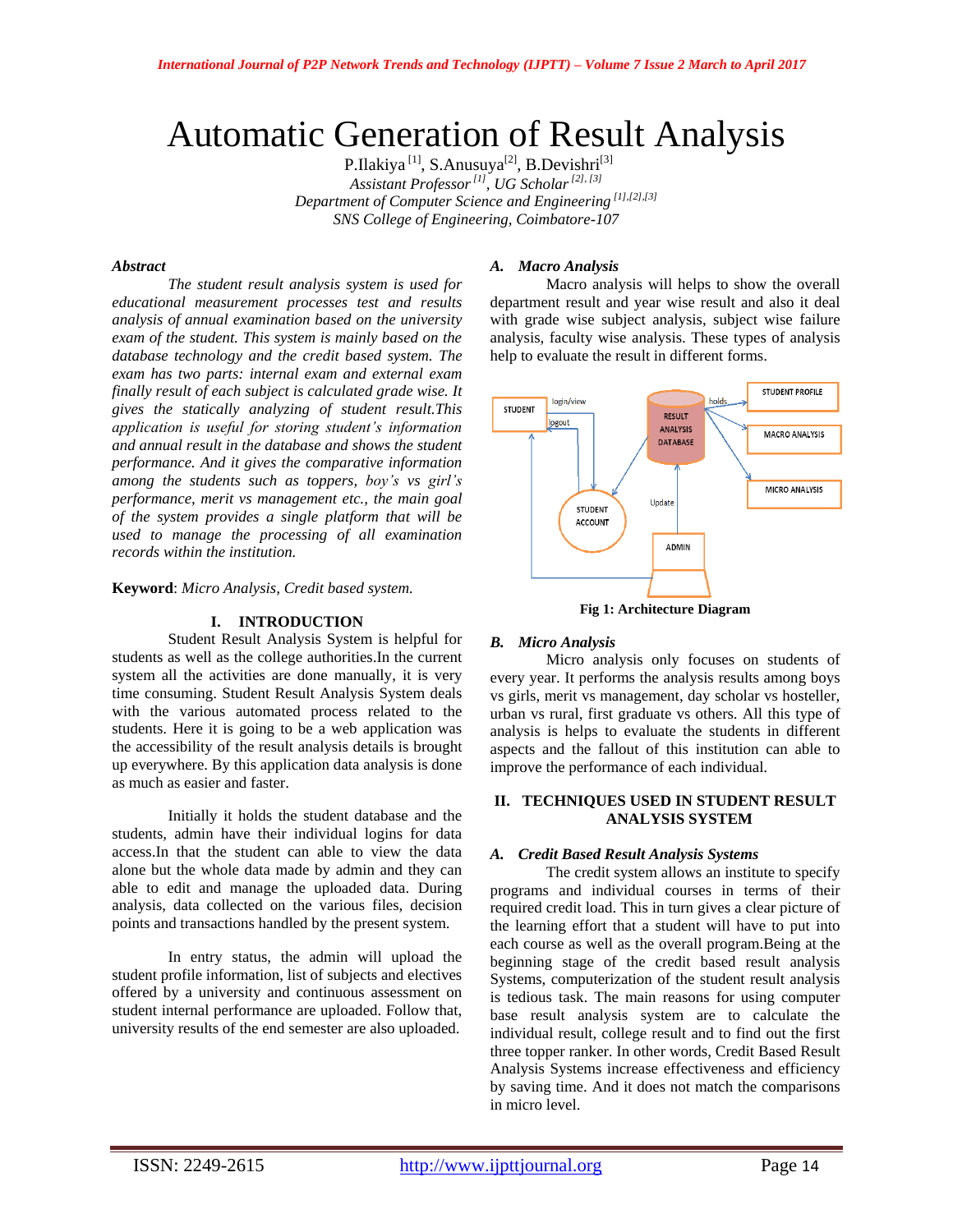# *B. Cumulative Grade Performance Index (Cgpa):*

An up to date of an overall performance of student from the time he/she enrolled in the university is obtained by calculating a number called cumulative grade performance index. It is calculated in. CGPA is responsible to reflect final pass or fail status of student. CGPA=C1g1+C2g2….Cngn/ C1+C2…..Cn.Though it improves the way of result analysis providing rich functionality, it doesn't provide any comparison like micro analysis and macro analysis.

## *C. Qr Code Generation*

QR Code is a type of 2 dimensional matrix barcode, which gained popularity because of its large capacity to hold digital data and it can be integrated in any mobile devices. In mark-sheet system, we save the essential data of each student in the QR Code, like the student"s name, roll number, registration number, semester and year of study, marks obtained in different subjects and grades secured. But, all the data saved and embedded in the QR Code, are encrypted, and then the QR Codes are printed in the mark-sheet of the student. So, in future if the student or any other person wants to see their marks digitally or wants to send their academic information to any University or Organization in digital format, then they can just scan the QR Code, decrypt the data and send the data.



**Figure 2: Student's Information in Form of Encrypted QR Code**

In the above diagram with the help QR code system gets displays the mark which are saved in the mark sheet. And it displays the mark in secured manner with the help of cipher method but it doesn't perform any comparison among the students.

#### **III. PROPOSED SYSTEM**

The analysis of student result is done and data"s of their result are stored and managed in an efficient manner. It provides the result for credit based system in very user friendly manner. This system reduces the manual efforts. A feature of this system is that it aims at improving and easing out the work of the existing system in very sophisticated way.

The technology is rapid able to generate, store and display the result. It calculates the grades based on university rule with the information provided in the database. Therefore, in this research, the exam tests used in these subjects are analyzed and their characteristics are discussed. The structure of the test is described along with the scoring and grading system. Each student has 2 areas to score marks they are internal and external marks. Internal marks is the mark given by the individual subject faculty and it will be calculated based on the student performance.

The three internal assessment examinations to be conduct and calculated to 20 marks overall. External marks is a mark given by the person correcting the student theory paper written in university examination. Initially the external mark will be given for 100%, when both are over it will combine. Theory marks is converted to 80% from 100% then internal marks is converted to 20% from 100%. Finally the grade is then being processed based on the credits of each subject.The Student Result Processing consists of 3 users or modules, they are:

- Admin
- Student
- Faculty

#### *A. Admin*

The admin is responsible for uploading the results that has been generated. He can add the subject marks and make any kind of modifications like storing, updating, deleting. Apart from the regular results, the supplementary results can also be uploaded by the admin.

#### *B. Student*

Student must be an authenticated user of the college to access this application. The student can view the semester marks, individual subject marks and aggregate till the current semester.